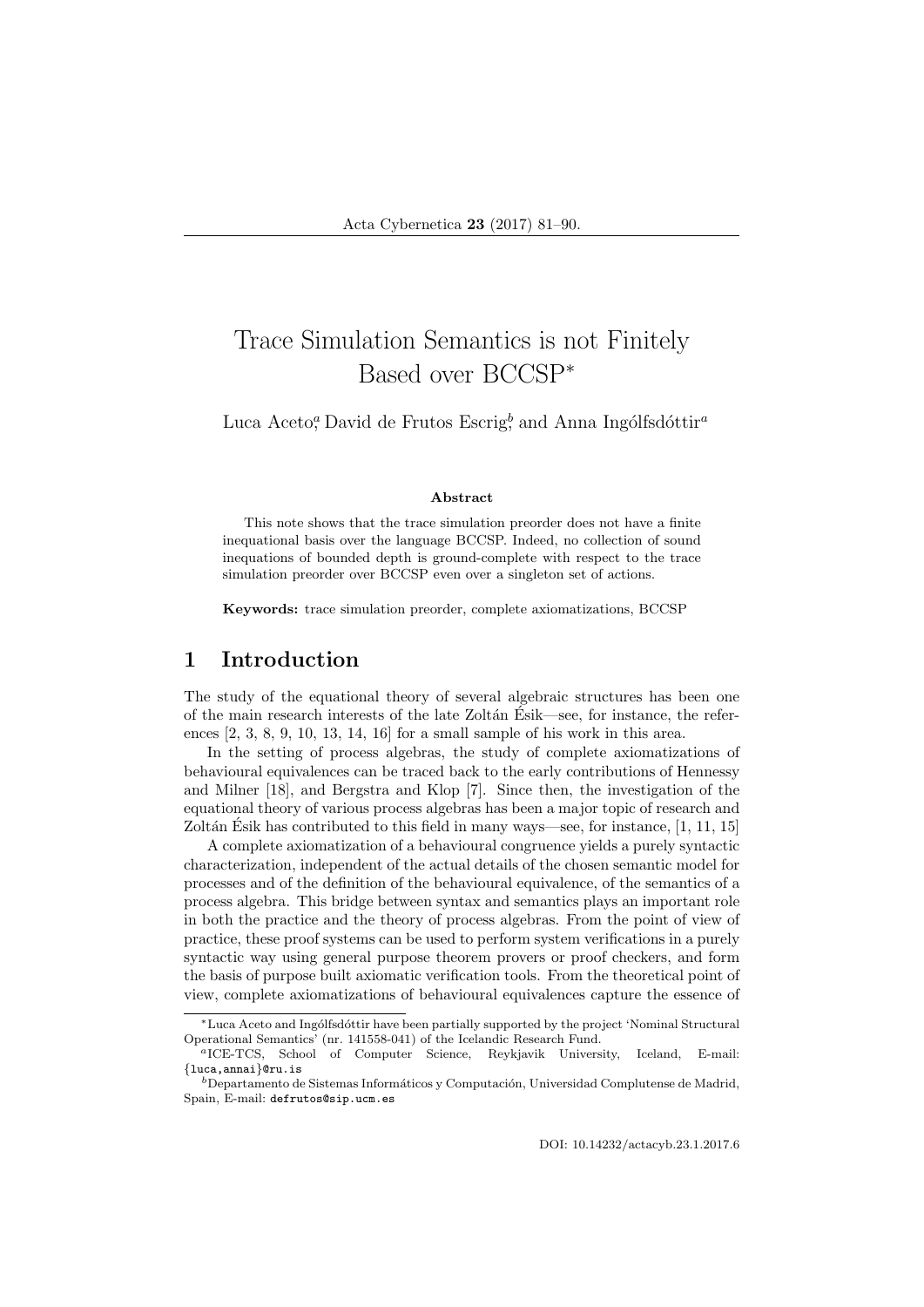different notions of semantics for processes in terms of a basic collection of identities, and this often allows one to compare semantics which may have been defined in very different styles and frameworks. A review of existing complete equational axiomatizations for many of the behavioural semantics in van Glabbeek's spectrum is offered in [26]. The equational axiomatizations offered in that reference are over the language BCCSP, a common fragment of Milner's CCS [21, 22] and Hoare's CSP [19] suitable for describing finite synchronization trees, and characterize the differences between behavioural semantics in terms of a few revealing axioms.

In this paper, we contribute to the study of the equational theory of semantic equivalences over BCCSP by showing that the trace simulation preorder does not have a finite inequational basis over the language BCCSP (Theorem 1). Indeed, no collection of sound inequations of bounded depth is ground-complete with respect to the trace simulation preorder over BCCSP even over a singleton set of actions (Theorem 2). The proof of our main result is proof theoretic. We are sure that Zoltán Esik would have preferred to see a model-theoretic argument, like those he used with two of the authors of this paper in joint work on the max-plus algebra of the natural numbers and on the equational theory of tropical semirings [2, 3], but we hope that he would have found our result and its proof appealing nonetheless.

The paper is organized as follows. Section 2 presents preliminaries on the syntax and semantics of BCCSP, the behavioural equivalences and preorders we study and inequational logic. Section 3 introduces our main result, whose proof is given in Section 3.1.

### 2 Preliminaries

Syntax of BCCSP We work with BCCSP [26, 19, 22] over the action set A. This language is a basic process algebra for expressing finite process behaviour. Its syntax consists of closed (process) terms  $p, q$  that are constructed from a constant  $\mathbf{0}$ , a binary operator  $-$  called *alternative composition*, and the unary *prefix* operators a with  $a \in A$ . Open terms t, u can, moreover, contain occurrences of variables from a countably infinite set V (with typical elements  $x, y, z$ ).

In what follows, for each  $n \geq 0$ , we use  $a^n \mathbf{0}$  to stand for the term  $\mathbf{0}$  if  $n = 0$ , and for  $a(a^{n-1}\mathbf{0})$  if  $n > 0$ .

A (closed) substitution maps variables in  $V$  to (closed) terms. For every term t and substitution  $\sigma$ , the term  $\sigma(t)$  is obtained by replacing every occurrence of a variable x in t by  $\sigma(x)$ . Note that  $\sigma(t)$  is closed if  $\sigma$  is a closed substitution.

Transition rules Closed BCCSP terms denote finite process behaviours, where **0** does not exhibit any behaviour,  $p + q$  is the nondeterministic choice between the behaviours of  $p$  and  $q$ , and  $ap$  executes action  $a$  to transform into  $p$ . This intuition is captured, in the style of Plotkin [25], by the transition rules below, which give rise to a-labelled transitions, with  $a \in A$ , between closed terms.

$$
\frac{x \xrightarrow{a} x'}{x+y \xrightarrow{a} x'} \qquad \frac{y \xrightarrow{a} y'}{x+y \xrightarrow{a} y'}
$$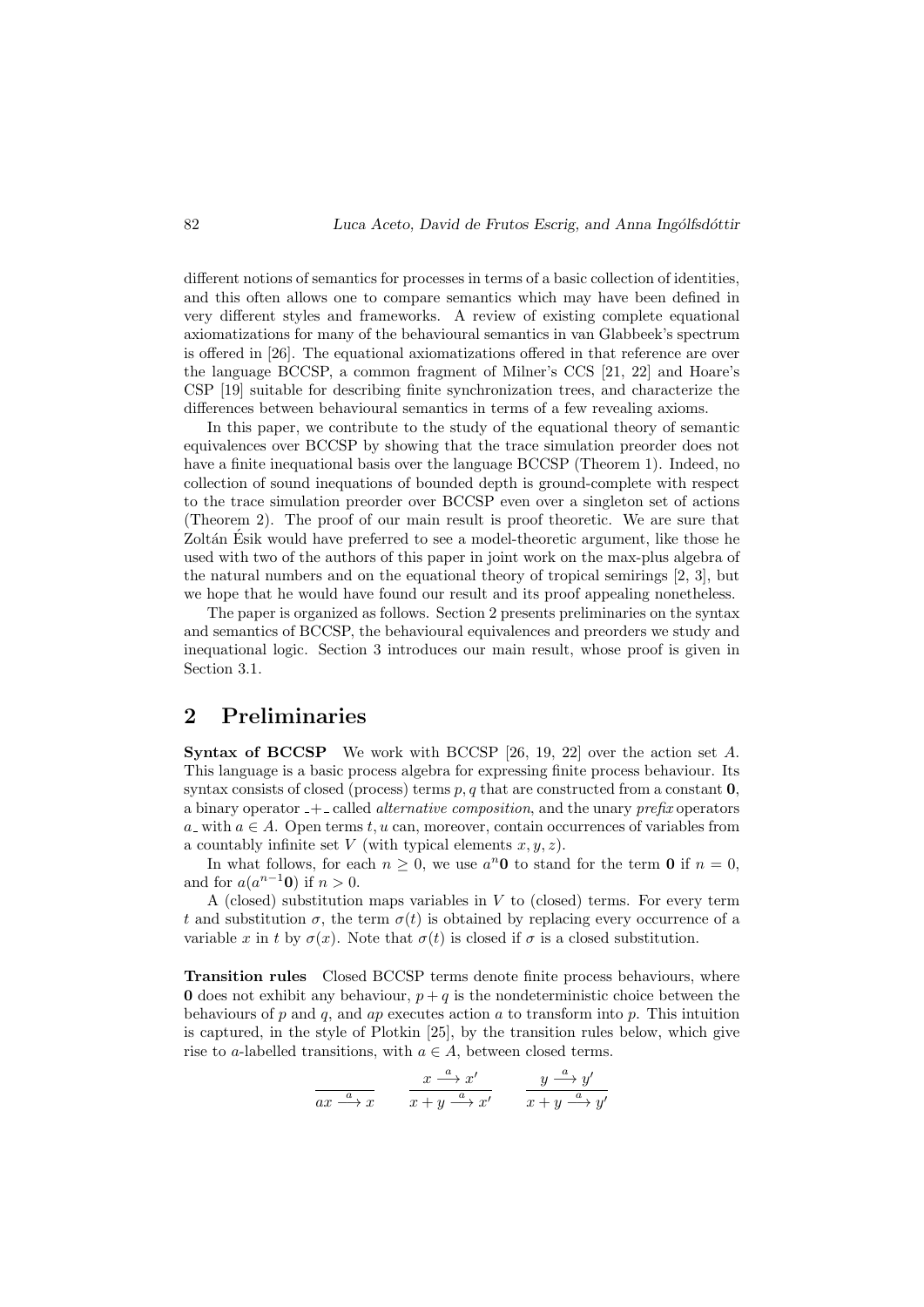The operational semantics is extended to open terms by assuming that variables do not exhibit any behaviour. We write  $t \rightarrow \infty$  if there are no action a and term t such that  $t \stackrel{a}{\longrightarrow} t'$  holds.

For each  $s \in A^*$ , the transition relation  $\xrightarrow{s}$  is defined thus, where  $\varepsilon$  denotes the empty string:

- $t \stackrel{\varepsilon}{\longrightarrow} t'$  if, and only if,  $t = t'$ ;
- $t \stackrel{as}{\longrightarrow} t'$  if, and only if, there is some  $t''$  such that  $t \stackrel{a}{\longrightarrow} t'' \stackrel{s}{\longrightarrow} t'$ .

If  $t \stackrel{s}{\longrightarrow} t'$ , then we say that s is a trace of t. Such a trace is complete if  $t' \nrightarrow$ . For each BCCSP term  $t$ , we define

$$
T(t) = \{ s \mid t \stackrel{s}{\longrightarrow} t' \text{ for some } t' \}.
$$

The depth of a term t, written depth $(t)$ , is the length of a longest trace  $s \in T(t)$ . The norm of a term t, written norm $(t)$ , is the length of a shortest complete trace  $s \in T(t)$ . (The notion of norm stems from [6].) For example, the closed term  $a^2 + a^3$ has norm two and depth three.

Simulation, bisimulation and trace simulation We define the following three variations on the notion of simulation over closed BCCSP terms.

**Definition 1** (Simulations). A binary relation  $\mathcal{R}$  over closed BCCSP terms is:

- a simulation [20, 24] if p R q and p  $\stackrel{a}{\longrightarrow}$  p' imply q  $\stackrel{a}{\longrightarrow}$  q' for some q' with  $p' \mathrel{\mathcal{R}} q'$ ;
- a bisimulation  $[22, 24]$  if it is a simulation whose inverse is also a simulation;
- a trace simulation if it is a simulation that satisfies the following condition:

 $p \mathcal{R} q$  implies  $T(q) = T(p)$ .

We write  $p \preceq_{TS} q$  if there is a trace simulation R with  $p \nvert R \nvert q$ , and  $p \leftrightarrow q$  if there is a bisimulation R with p R q. We will refer to  $\preceq_{TS}$  as the trace simulation preorder, and to  $\leftrightarrow$  as bisimilarity.

Let  $\precsim \in {\precsim_{TS}, \Leftrightarrow}.$  We define  $t \precsim u$  if  $\sigma(t) \precsim \sigma(u)$  for each closed substitution σ.

It is well known that  $\precsim_{TS}$  is a preorder and  $\leftrightarrow$  is an equivalence relation. Moreover, both relations are preserved by the operators of the language BCCSP.

Inequational logic An inequation (respectively, an equation) over the language BCCSP is a formula of the form  $t \leq u$  (respectively,  $t = u$ ), where t and u are BCCSP terms. An (in)equational axiom system is a collection of (in)equations over the language BCCSP. An equation  $t = u$  is derivable from an equational axiom system  $E$  if it can be proven from the axioms in  $E$  using the rules of equational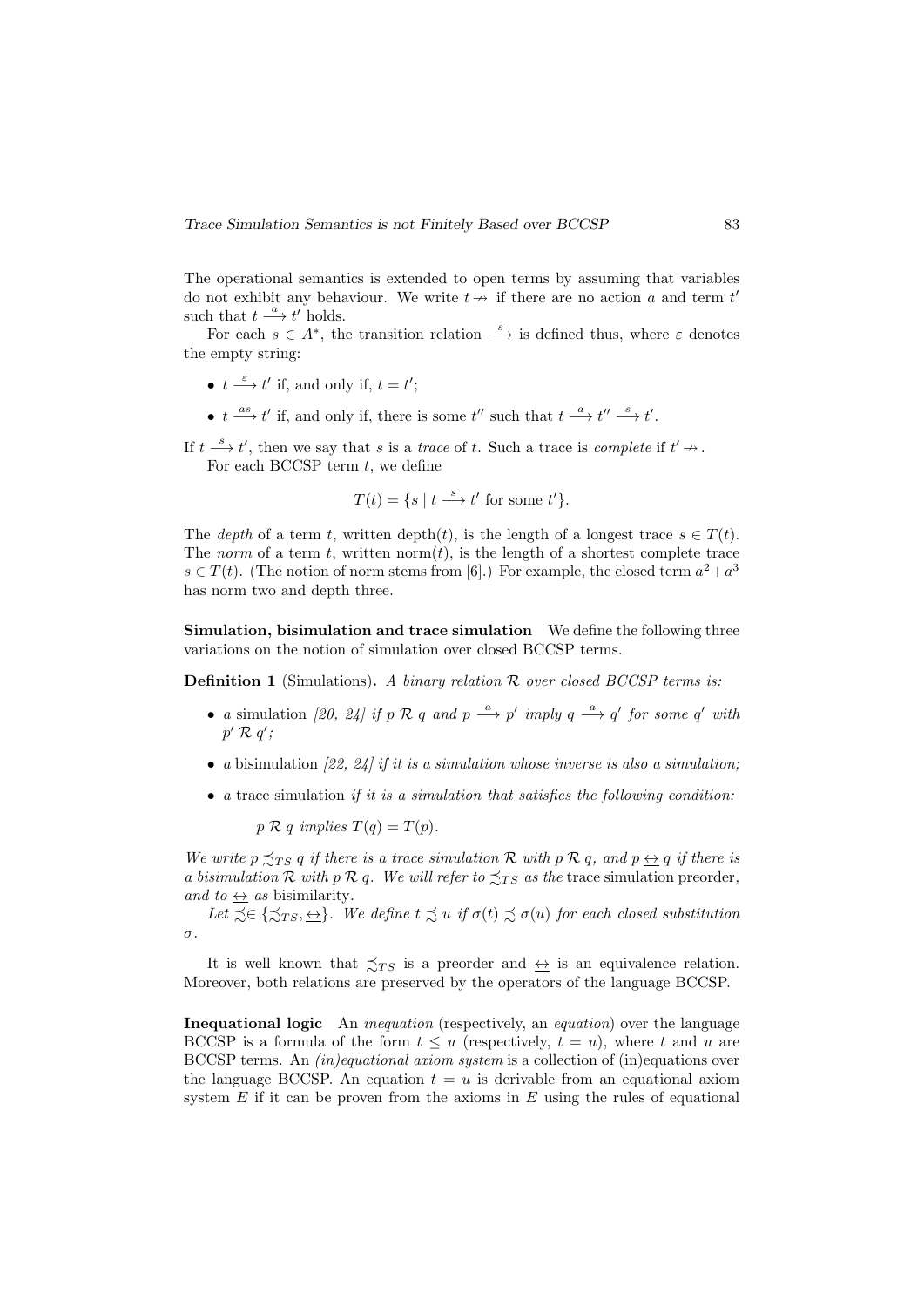logic (viz. reflexivity, symmetry, transitivity, substitution and closure under BCCSP contexts).

$$
t = t \quad \frac{t=u}{u=t} \quad \frac{t=u}{t=v} \quad \frac{u=v}{\sigma(t)=\sigma(u)} \quad \frac{t=u}{at=au} \quad \frac{t=u}{t+t'=u+u'}
$$

For the derivation of an inequation  $t \leq u$  from an inequational axiom system E, the rule for symmetry is omitted.

It is well known that, without loss of generality, one may assume that substitutions happen first in (in)equational proofs, i.e., that the fourth rule may only be used when its premise is one of the  $(in)$  equations in  $E$ . Moreover, by postulating that for each equation in  $E$  also its symmetric counterpart is present in  $E$ , one may assume that applications of symmetry happen first in equational proofs, i.e., that the second rule is never used in equational proofs. (See, e.g., [12, page 497] for a thorough discussion of this 'normalized equational proofs'.) In the remainder of this paper, we shall always tacitly assume that equational axiom systems are closed with respect to symmetry. Note that, with this assumption, there is no difference between the rules of inference of equational and inequational logic. In what follows, we shall consider an equation  $t = u$  as a shorthand for the pair of inequations  $t \leq u$ and  $u \leq t$ .

The depth of  $t \leq u$  and  $t = u$  is the maximum of the depths of t and u. The depth of a collection of (in)equations is the supremum of the depths of its elements.

An inequation  $t \le u$  is sound with respect to  $\precsim_{TS}$  if  $t \precsim_{TS} u$  holds. For example, as our readers can readily check, the inequation

$$
ax \le ax + x \tag{1}
$$

is sound with respect to  $\precsim_{TS}$  if  $A = \{a\}$  and is unsound otherwise.

An (in)equational axiom system E is sound with respect to  $\preceq_{TS}$  if so is each (in)equation in E. It is *complete* if each valid inequation  $t \preceq_{TS} u$  can be derived from E, and it is ground complete if each valid inequation  $t \precsim_{TS} u$  relating closed  $terms can be derived from E. A set of complete and sound (in) equations is some$ times referred to as an  $(in)$ equational basis.

The core axioms A1–A4 for BCCSP given below are classic and stem from [18]. They are complete [23], and sound and ground complete [18, 22], over BCCSP (over any nonempty set of actions) modulo bisimulation equivalence [22, 24], which is the finest semantics in van Glabbeek's spectrum [26].

A1 
$$
x+y \approx y+x
$$
  
\nA2  $(x+y)+z \approx x+(y+z)$   
\nA3  $x+x \approx x$   
\nA4  $x+0 \approx x$ 

In what follows, for notational convenience, we consider terms up to the least congruence generated by axioms  $A1-A4$ , that is, up to bisimulation equivalence.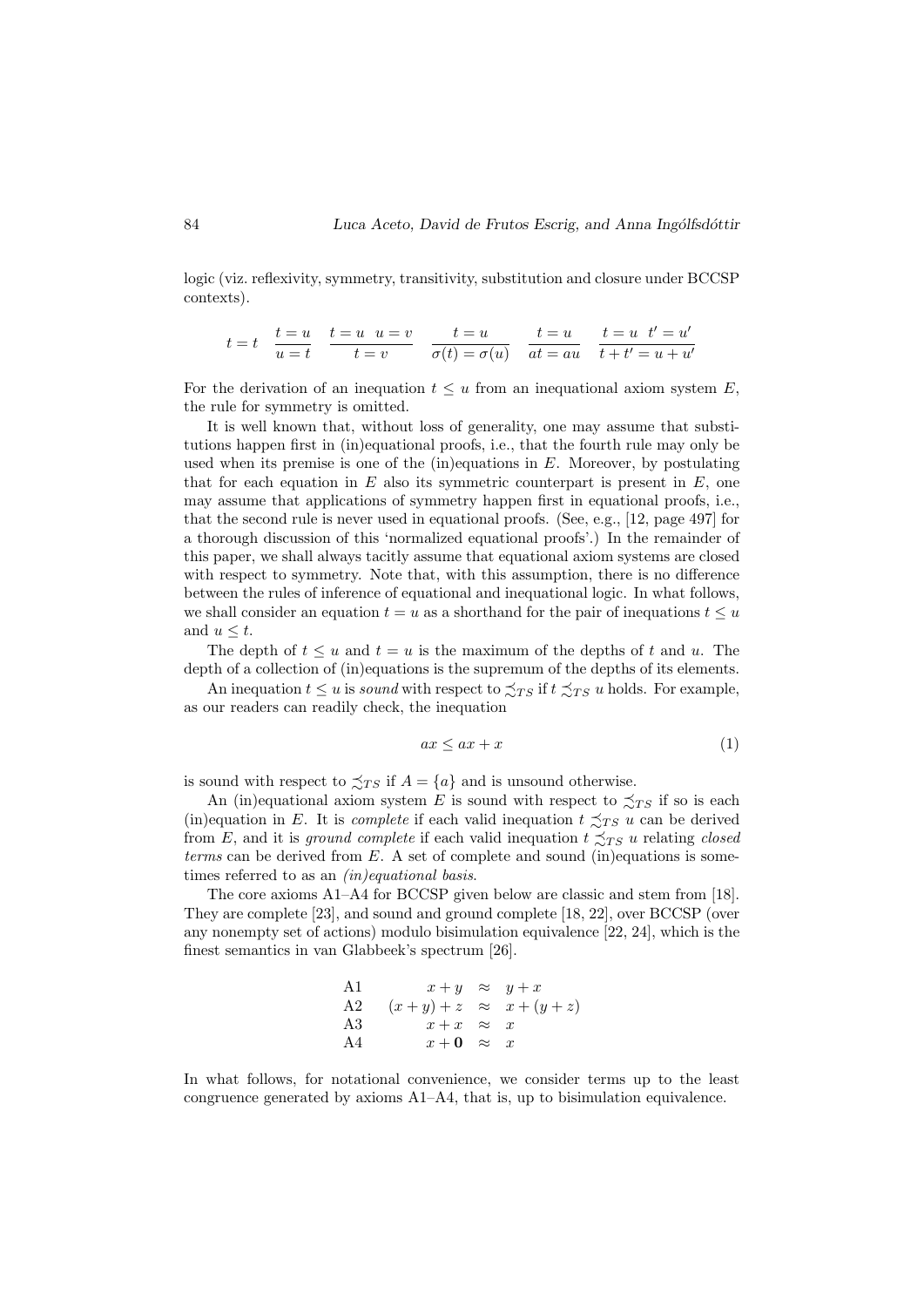Trace Simulation Semantics is not Finitely Based over BCCSP 85

### 3 The negative result

Our aim in what follows is to show the following theorem.

**Theorem 1.** The (in)equational theory of  $\precsim_{TS}$  over BCCSP does not have a finite inequational basis. In particular, no finite set of sound inequations over BCCSP modulo  $\preceq_{TS}$  can prove all of the sound inequations in the family

$$
a^{2m} \le a^{2m} + a^m \qquad (m \ge 0).
$$

In what follows, we shall present a proof of the above result, which has proof has a 'proof-theoretic' flavour.

Remark 1. The family of inequations in the statement of Theorem 1 was used in [5, 4] to prove that the 2-nested simulation preorder from [17] does not afford a finite ground-complete inequational axiomatization over BCCSP.

#### 3.1 A proof-theoretic argument for Theorem 1

Our proof of Theorem 1 is based on obtaining that result as a corollary of the following one.

**Theorem 2.** Let  $E$  be a collection of inequations whose elements are sound modulo  $\lesssim_{TS}$  and have depth smaller than m. Suppose furthermore that the closed inequation  $p \leq q$  is derivable from E, that  $q \precsim_{TS} a^{2m} + a^m$  and  $\text{norm}(p) = 2m$ . Then  $norm(q) = 2m$ .

Having shown the above result, Theorem 1 can be proved as follows. Let  $E$ be a finite inequational axiom system that is sound modulo  $\precsim_{TS}$ . Pick m larger than the depth of E. (Such an m exists since E is finite.) Then, by Theorem 2, E cannot prove the valid inequation

$$
a^{2m} \le a^{2m} + a^m,
$$

and is therefore incomplete. Indeed,  $a^{2m}$  has norm  $2m$ , but  $a^{2m} + a^m$  has norm m.

In the remainder of this section, we shall present a proof of Theorem 2. In order to show that result, we shall first prove that the property mentioned in that statement holds true for instantiations of sound inequations whose depth is smaller than  $m$ . Next we use this fact to argue that the stated property is preserved by arbitrary inequational derivations from a collection of inequations whose elements have depth smaller than m and are sound modulo  $\preceq_{TS}$ .

**Definition 2.** We say that a term  $t$  has an occurrence of variable  $x$  reachable via a sequence of actions s if there is some term t' such that  $t \stackrel{s}{\longrightarrow} x + t'$ .

For example,  $ax + a0$  has an occurrence of x reachable via a because  $ax + a0 \stackrel{a}{\longrightarrow}$ x and  $x = x + 0$ .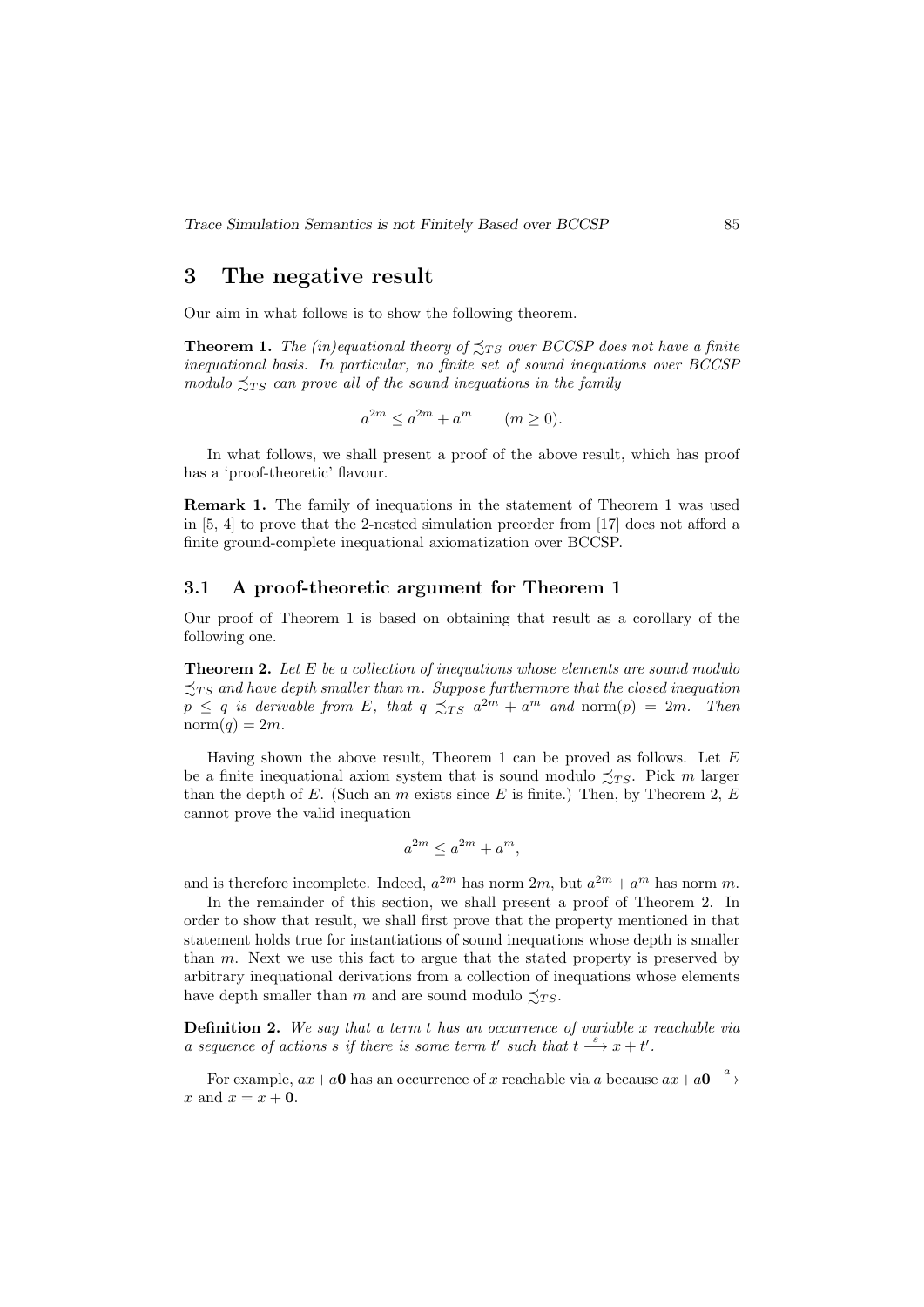**Lemma 1.** Assume that  $t \preceq_{TS} u$  and that u has an occurrence of variable x reachable via a sequence of actions  $s$ . Then  $t$  also has an occurrence of variable  $x$ reachable via some sequence of actions  $s'$ .

*Proof.* Assume that  $t \preceq_{TS} u$  and that u has an occurrence of variable x reachable via a sequence of actions  $s$ . Let  $m$  be larger than the depth of  $t$ . Consider the closed substitution  $\sigma$  mapping x to  $a^m$  and every other variable to 0. Since u has an occurrence of variable x reachable via s, it is easy to see that  $\sigma(u) \stackrel{sa^m}{\longrightarrow} 0$ . As  $\sigma(t) \precsim_{TS} \sigma(u)$  because  $t \precsim_{TS} u$  by assumption, it must be the case that  $\sigma(t) \stackrel{sa^m}{\longrightarrow} p$ for some p. As the depth of t is smaller than m, the substitution  $\sigma$  maps all variables different from x to 0 and  $\sigma(u) \stackrel{sa^m}{\longrightarrow} p$ , it follows that  $t \stackrel{s'}{\longrightarrow} x + t'$  for some t', which was to be shown.  $\Box$ 

**Remark 2.** Note that, in general, the traces  $s$  and  $s'$  mentioned in the statement of the above lemma need not be equal. For instance, as we observed previously, the inequation

 $ax \leq ax + x$ 

is sound with respect to  $\precsim_{TS}$  if  $A = \{a\}$  and the term  $ax + x$  has an occurrence of variable x reachable via the sequence of actions  $\varepsilon$ . However, the only occurrence of  $x$  in the term  $ax$  is reachable via the sequence of actions  $a$ .

The following lemma is the first stepping stone towards the proof of Theorem 2. It establishes that the property mentioned in that statement holds true for instantiations of sound inequations whose depth is smaller than  $m$ .

**Lemma 2.** Suppose that  $t \preceq_{TS} u$  and that m is larger than the depth of u. Let σ be a closed substitution. Suppose, furthermore, that  $\sigma(u) \precsim_{TS} a^{2m} + a^m$  and norm $(\sigma(t)) = 2m$ . Then norm $(\sigma(u)) = 2m$ .

*Proof.* The assumption that  $\sigma(u) \preceq_{TS} a^{2m} + a^m$  yields that norm $(\sigma(u)) = 2m$  or norm $(\sigma(u)) = m$ . Assume, towards a contradiction, that norm $(\sigma(u)) = m$ . Then, since depth $(u) < m$ , there are some  $i < m$  and some variable x such that u has an occurrence of variable x reachable via  $a^i$  and  $\sigma(x) \stackrel{a^{m-i}}{\longrightarrow} 0$ . Since  $t \precsim_{TS} u$ and depth $(t) < m$  too (because  $t \preceq_{TS} u$  clearly implies that depth $(t) = \text{depth}(u)$ and depth $(u) < m$  by our assumption), there is some  $j < m$  such that t has an occurrence of variable x reachable via  $a^j$ . But then  $\sigma(t)$  has a trace of length  $j + (m - i) < 2m$  leading to 0. This contradicts the assumption that norm $(\sigma(t))$  =  $\Box$ 2m. Therefore norm $(\sigma(u)) = 2m$ , as claimed.

We will now argue that the property stated in Theorem 2 is preserved by arbitrary inequational derivations from a collection of inequations whose elements are sound modulo  $\leq_{TS}$  and have depth smaller than m. The following lemma will allow us to handle closure under action prefixing in that proof.

**Lemma 3.** Assume that  $aq \precsim_{TS} a^{2m} + a^m$ . Then norm $(aq) = 2m$ .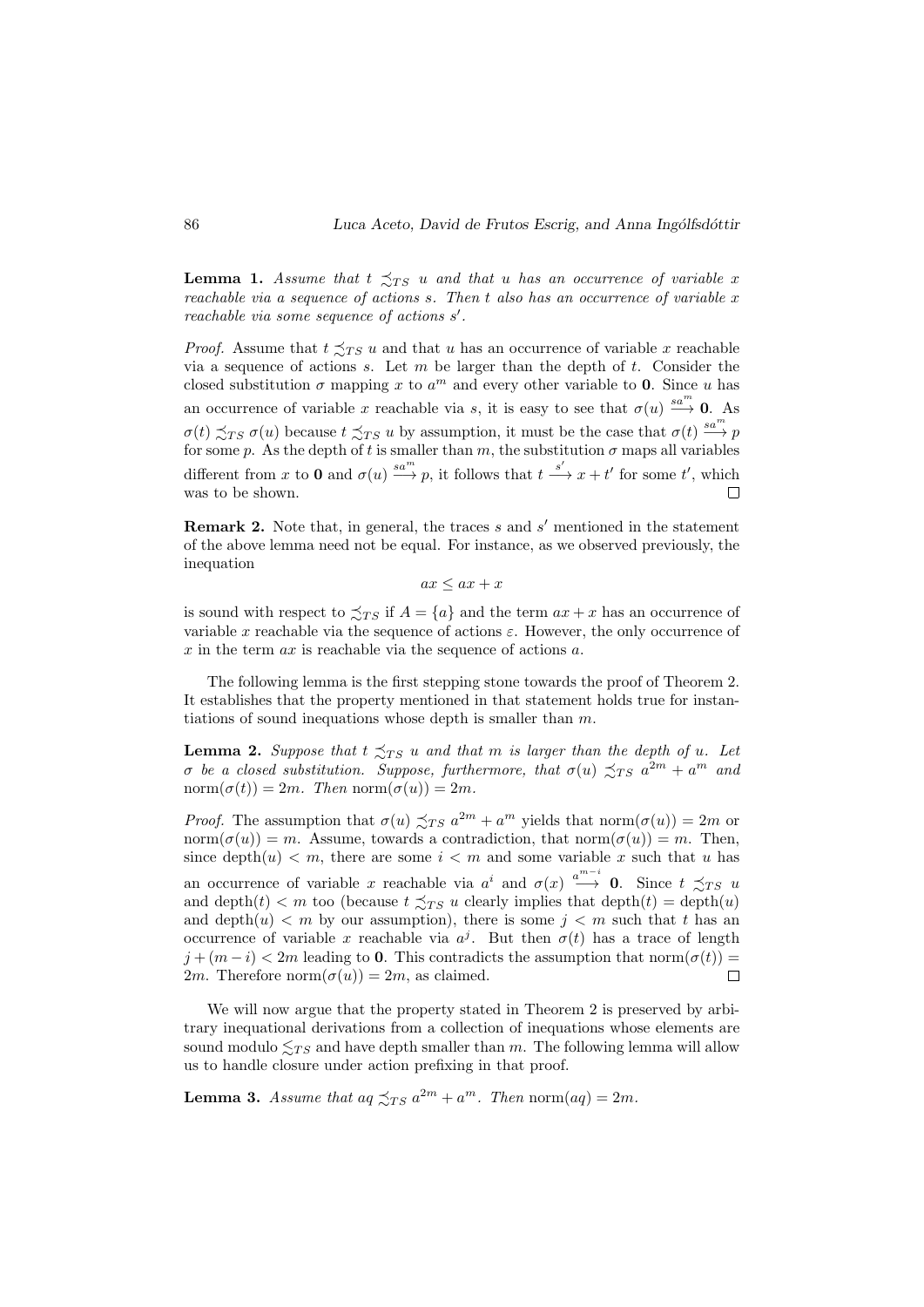*Proof.* By our assumptions, it follows that  $m \geq 1$ , depth $(aq) = 2m$  and that norm $(aq) = 2m$  or norm $(aq) = m$ .

Assume, towards a contradiction, that norm $(aq) = m$ . Then q has depth  $2m-1$ and norm  $m-1$ . Since  $aq \preceq_{TS} a^{2m} + a^m$  and  $depth(q) = 2m-1$ , it must be the case that  $q \precsim_{TS} a^{2m-1}$ . But this is impossible since q can terminate in  $m-1$  steps and  $a^{2m-1}$  cannot. Therefore  $aq$  has norm  $2m$ , as claimed.  $\Box$ 

We now have all the necessary ingredients to complete our proof of Theorem 2. and therefore of Theorem 1.

*Proof.* (of Theorem 2) Assume that  $E$  is a collection of inequations whose elements are sound modulo  $\preceq_{TS}$  and have depth smaller than m. Suppose furthermore that

- the inequation  $p \leq q$  is derivable from E,
- $q \precsim_{TS} a^{2m} + a^m$ , and
- norm $(p) = 2m$ .

(Observe that m is positive because it is larger than the depth of  $E$ .) We shall prove that norm $(q) = 2m$  by induction on a closed derivation of  $p \leq q$  from E. We proceed by examining the last rule used in the proof of  $p \leq q$  from E. The case of reflexivity is trivial and that of transitivity follows by applying the inductive hypothesis twice. If  $p \leq q$  is proved by instantiating an inequation in E, then the claim follows by Lemma 2. We are therefore left with the congruence rules, which we examine separately below.

• Suppose that E proves  $p \leq q$  because  $p = ap'$ ,  $u = aq'$  and E proves  $p' \leq q'$ by a shorter inference. By the soundness of  $E$  and the proviso of the theorem, we have that

$$
p = ap' \preceq_{TS} u = aq' \preceq_{TS} a^{2m} + a^m
$$

and norm $(p) = 2m$ . Lemma 3 now yields norm $(q) = 2m$ , as required.

• Suppose that E proves  $p \le q$  because  $p = p_1 + p_2$ ,  $q = p_1 + p_2$  and E proves  $p_i \le q_i, 1 \le i \le 2$ , by shorter inferences. Since p has norm  $2m$  and m is positive, we may assume, without loss of generality, that  $p_1$  has norm  $2m$ . Moreover, the depth of  $p_1$  is also  $2m$ , since

$$
p = p_1 + p_2 \precsim_{TS} q_1 + q_2 = q \precsim_{TS} a^{2m} + a^m.
$$

Therefore  $q_1$  has depth  $2m$  because E is sound. Since  $q_1 + q_2 \precsim_{TS} a^{2m} + a^m$ , for each  $q'_1$  such that  $q_1 \stackrel{a}{\longrightarrow} q'_1$  we have that  $q'_1 \precsim_{TS} a^{2m-1}$  or  $q'_1 \precsim_{TS} a^{m-1}$ . As  $q_1$  has positive depth, this means that  $q_1 \precsim_{TS} a^{2m} + a^m$ . We may therefore apply the induction hypothesis to obtain that norm $(q_1) = 2m$ . If  $p_2$  is 0 then we are done since, in that case,  $q_2$  is also 0 by the soundness of E. If  $p_2$  is not 0, then its norm is also  $2m$ , because p has norm and depth equal to  $2m$ . But then, reasoning as above, we may infer that  $\text{norm}(q_2) = 2m$ . Since  $q = q_1 + q_2$ and norm $(q_1)$  = norm $(q_2)$  = 2m, we have that norm $(q)$  = 2m, which was to be shown.

This completes the proof.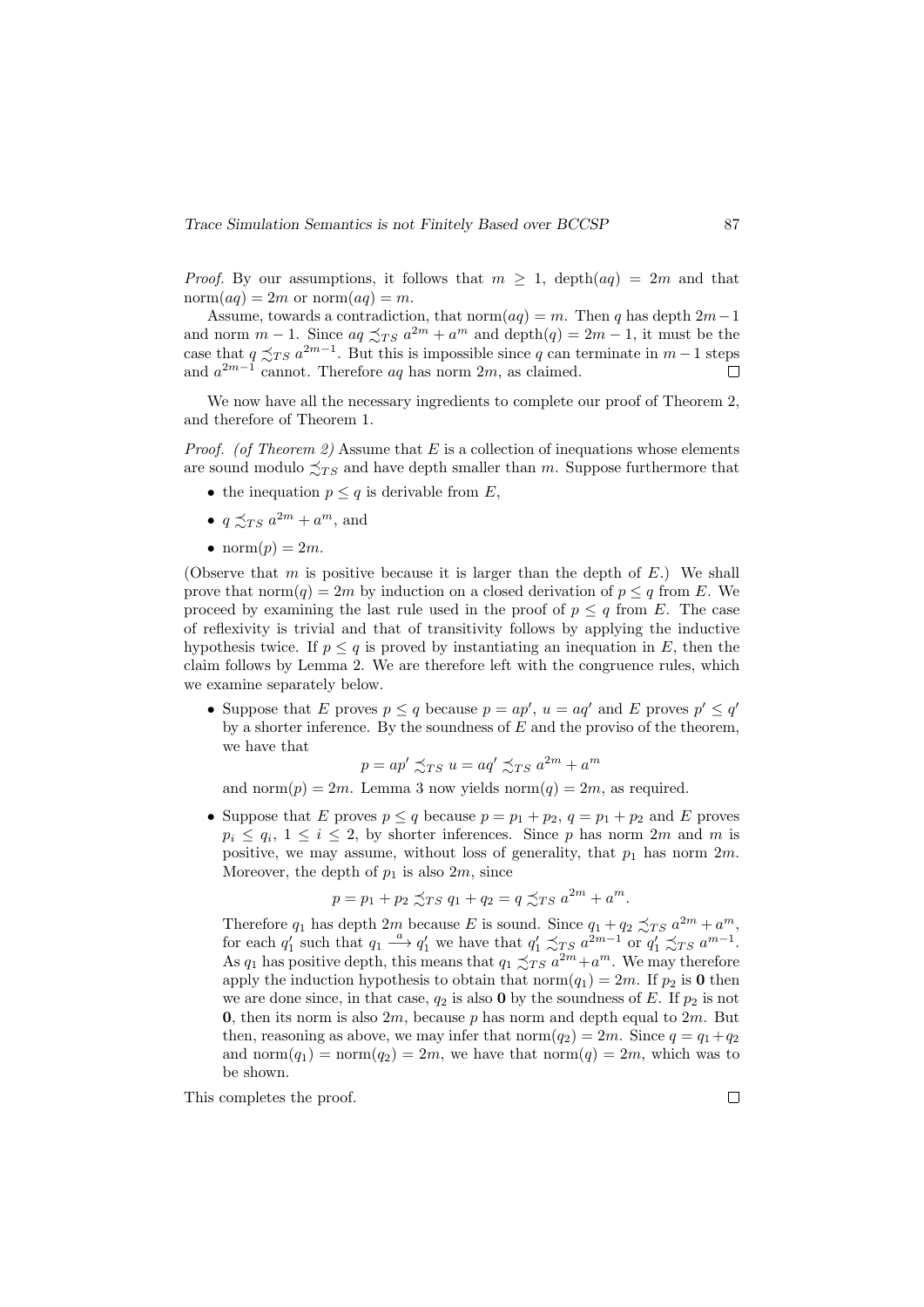**Dedication** Luca Aceto and Anna Ingolfsdottir dedicate this paper to the memory of their collaborator and friend Zoltán Ésik, from whom they have learned much and with whom they have shared many pleasant days. They will miss him.

## References

- [1] Aceto, Luca, Ésik, Zoltán, and Ingólfsdóttir, Anna. Equational axioms for probabilistic bisimilarity. In Kirchner, Hélène and Ringeissen, Christophe, editors, Algebraic Methodology and Software Technology, 9th International Conference, AMAST 2002, Saint-Gilles-les-Bains, Reunion Island, France, September 9–13, 2002, Proceedings, volume 2422 of Lecture Notes in Computer Science, pages 239–253. Springer, 2002.
- [2] Aceto, Luca, Ésik, Zoltán, and Ingólfsdóttir, Anna. Equational theories of tropical semirings. Theoretical Computer Science, 298(3):417–469, 2003.
- [3] Aceto, Luca, Ésik, Zoltán, and Ingólfsdóttir, Anna. The max-plus algebra of the natural numbers has no finite equational basis. Theoretical Computer Science, 293(1):169–188, 2003.
- [4] Aceto, Luca, Fokkink, Wan, and Ingólfsdóttir, Anna. 2-nested simulation is not finitely equationally axiomatizable. In  $STACS 2001 - 18th Annual Symposium$ on Theoretical Aspects of Computer Science,, volume 2010 of Lecture Notes in Computer Science, pages 39–50. Springer, 2001.
- [5] Aceto, Luca, Fokkink, Wan, van Glabbeek, Rob, and Ingólfsdóttir, Anna. Nested semantics over finite tree are equationally hard. Information and Computation, 191(2):203–232, 2004.
- [6] Baeten, Jos, Bergstra, Jan A., and Klop, Jan Willem. Decidability of bisimulation equivalence for processes generating context-free languages. Journal of the ACM, 40(3):653–682, 1993.
- [7] Bergstra, Jan A. and Klop, Jan Willem. Process algebra for synchronous communication. Information and Control, 60(1-3):109–137, 1984.
- [8] Bloom, Stephen L. and Ésik, Zoltán. *Iteration Theories The Equational Logic* of Iterative Processes. EATCS Monographs on Theoretical Computer Science. Springer, 1993.
- [9] Bloom, Stephen L. and Esik, Zoltán. Nonfinite axiomatizability of shuffle inequalities. In Mosses, Peter D., Nielsen, Mogens, and Schwartzbach, Michael I., editors, TAPSOFT'95: Theory and Practice of Software Development, 6th International Joint Conference CAAP/FASE, Aarhus, Denmark, May 22–26, 1995, Proceedings, volume 915 of Lecture Notes in Computer Science, pages 318–333. Springer, 1995.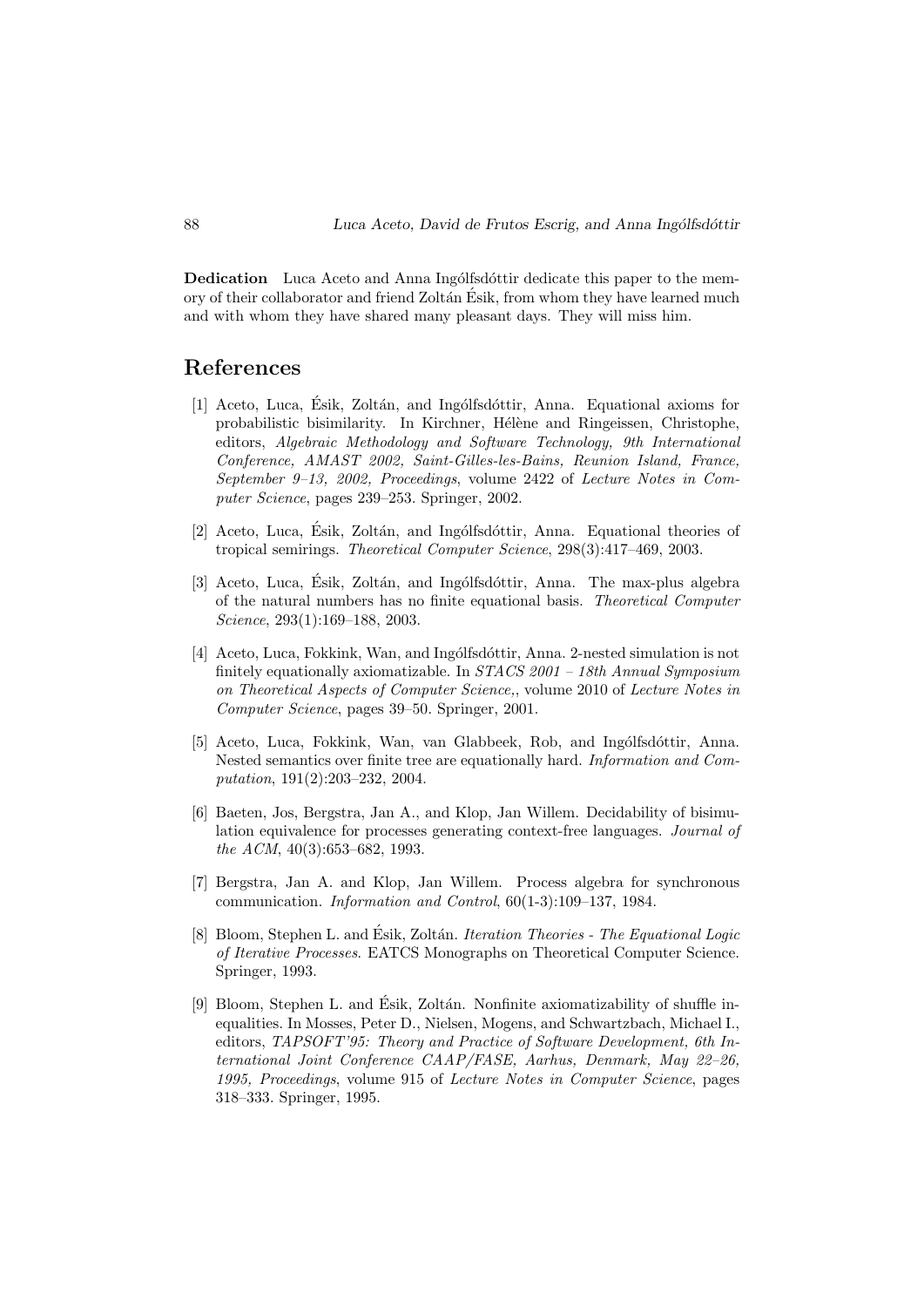- [10] Bloom, Stephen L. and Ésik, Zoltán. Iteration algebras are not finitely axiomatizable. extended abstract. In Gonnet, Gaston H., Panario, Daniel, and Viola, Alfredo, editors, LATIN 2000: Theoretical Informatics, 4th Latin American Symposium, Punta del Este, Uruguay, April 10–14, 2000, Proceedings, volume 1776 of Lecture Notes in Computer Science, pages 367–376. Springer, 2000.
- [11] Bloom, Stephen L., Ésik, Zoltán, and Taubner, Dirk. Iteration theories of synchronization trees. Information and Computation, 102(1):1–55, 1993.
- [12] Chen, Taolue, Fokkink, Wan, Luttik, Bas, and Nain, Sumit. On finite alphabets and infinite bases. Information and Computation, 206(5):492–519, 2008.
- [13] Crvenkovic, Sinisa, Dolinka, Igor, and Ésik, Zoltán. The variety of Kleene algebras with conversion is not finitely based. Theoretical Computer Science, 230(1–2):235–245, 2000.
- [14] Esik, Zoltán. Group axioms for iteration. *Information and Computation*, 148(2):131–180, 1999.
- [15] Esik, Zolt´an. Continuous additive algebras and injective simulations of syn- ´ chronization trees. Journal of Logic and Computation, 12(2):271–300, 2002.
- [16] Esik, Zolt´an and Bertol, Michael. Nonfinite axiomatizability of the equational ´ theory of shuffle. In Fülöp, Zoltán and Gécseg, Ferenc, editors, Automata, Languages and Programming, 22nd International Colloquium, ICALP95, Szeged, Hungary, July 10–14, 1995, Proceedings, volume 944 of Lecture Notes in Computer Science, pages 27–38. Springer, 1995.
- [17] Groote, Jan Friso and Vaandrager, Frits Willem. Structured operational semantics and bisimulation as a congruence. Information and Computation, 100(2):202–260, 1992.
- [18] Hennessy, Matthew and Milner, Robin. Algebraic laws for nondeterminism and concurrency. Journal of the ACM, 32:137–161, 1985.
- [19] Hoare, Charles Antony Richard. Communicating Sequential Processes. Prentice Hall, 1985.
- [20] Milner, Robin. An algebraic definition of simulation between programs. In Proceedings 2nd Joint Conference on Artificial Intelligence, pages 481–489. BCS, 1971. Also available as Report No. CS-205, Computer Science Department, Stanford University.
- [21] Milner, Robin. A Calculus of Communicating Systems. LNCS 92. Springer, 1980.
- [22] Milner, Robin. Communication and Concurrency. Prentice Hall, 1989.
- [23] Moller, Faron. Axioms for Concurrency. PhD thesis, Report CST-59-89, Department of Computer Science, University of Edinburgh, 1989.